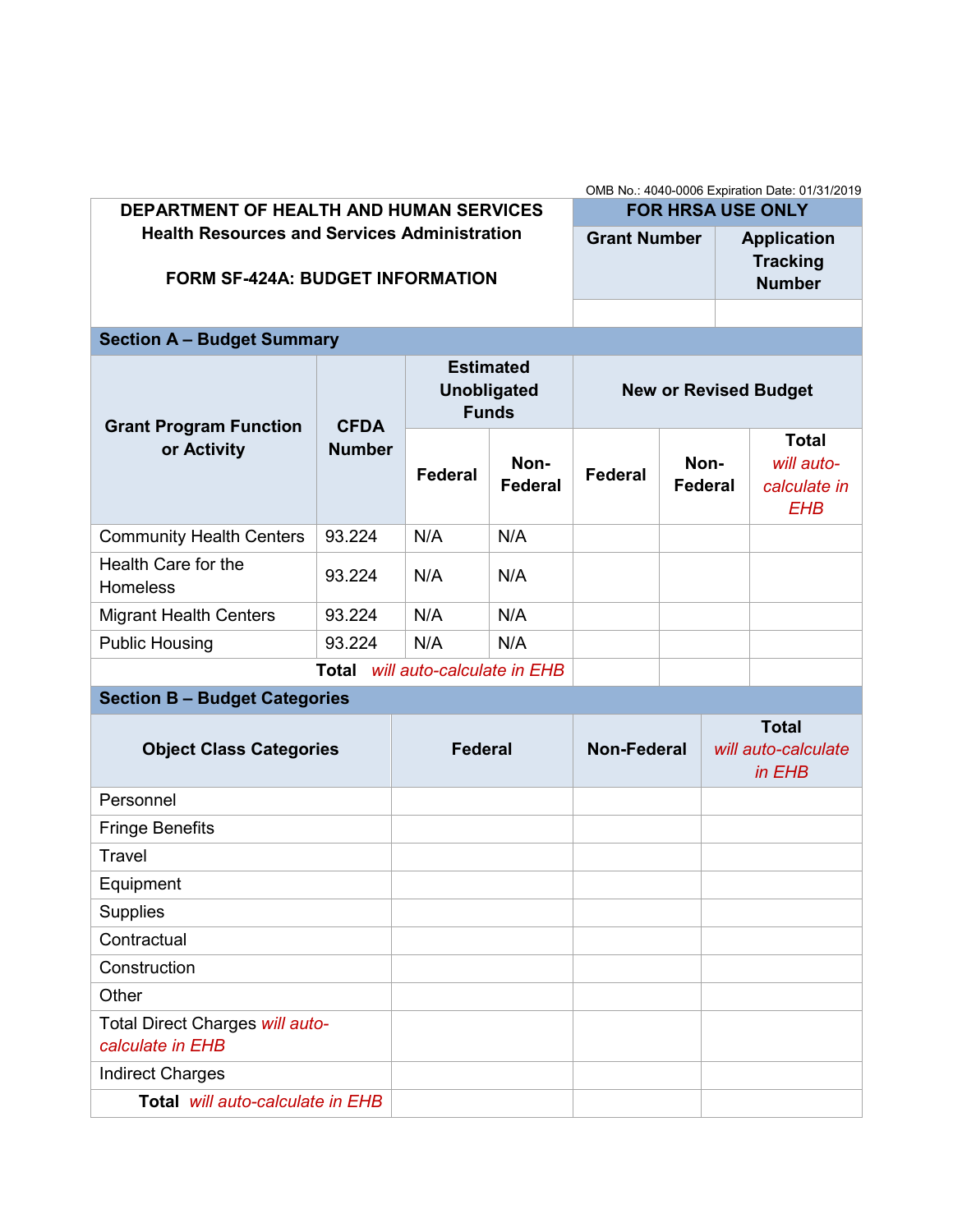| <b>Section C - Non-Federal Resources</b>                                    |        |                         |              |                         |                                       |                         |     |                                                             |     |  |  |
|-----------------------------------------------------------------------------|--------|-------------------------|--------------|-------------------------|---------------------------------------|-------------------------|-----|-------------------------------------------------------------|-----|--|--|
| <b>Grant Program</b><br><b>Applicant</b><br><b>Function or Activity</b>     |        |                         | <b>State</b> | Local                   | <b>Other</b>                          | Program<br>Income       |     | <b>Total</b><br>will auto-<br>calculate in<br><b>EHB</b>    |     |  |  |
| <b>Community Health</b><br>Centers                                          |        |                         |              |                         |                                       |                         |     |                                                             |     |  |  |
| Health Care for the<br>Homeless                                             |        |                         |              |                         |                                       |                         |     |                                                             |     |  |  |
| <b>Migrant Health Centers</b>                                               |        |                         |              |                         |                                       |                         |     |                                                             |     |  |  |
| <b>Public Housing</b>                                                       |        |                         |              |                         |                                       |                         |     |                                                             |     |  |  |
| Total will auto-calculate                                                   | in EHB |                         |              |                         |                                       |                         |     |                                                             |     |  |  |
| <b>Section D - Forecasted Cash Needs (optional)</b>                         |        |                         |              |                         |                                       |                         |     |                                                             |     |  |  |
|                                                                             |        | 1 <sup>st</sup> Quarter |              | 2 <sup>nd</sup> Quarter | 3rd Quarter                           | 4 <sup>th</sup> Quarter |     | Total 1 <sup>st</sup> Year<br>will auto-calculate<br>in EHB |     |  |  |
| <b>Federal</b>                                                              |        |                         |              |                         |                                       |                         |     |                                                             |     |  |  |
| Non-Federal                                                                 |        |                         |              |                         |                                       |                         |     |                                                             |     |  |  |
| Total will auto-<br>calculate in EHB                                        |        |                         |              |                         |                                       |                         |     |                                                             |     |  |  |
| Section E - Budget Estimates of Federal Funds Needed for Balance of Project |        |                         |              |                         |                                       |                         |     |                                                             |     |  |  |
| <b>Grant Program</b>                                                        |        |                         |              |                         | <b>Future Funding Periods (Years)</b> |                         |     |                                                             |     |  |  |
|                                                                             |        |                         |              | <b>First</b>            | <b>Second</b>                         | <b>Third</b>            |     | <b>Fourth</b>                                               |     |  |  |
| <b>Community Health Centers</b>                                             |        |                         |              |                         | N/A                                   | N/A                     |     | N/A                                                         |     |  |  |
| Health Care for the Homeless                                                |        |                         |              |                         | N/A                                   | N/A                     |     |                                                             | N/A |  |  |
| <b>Migrant Health Centers</b>                                               |        |                         |              |                         | N/A                                   | N/A                     |     | N/A                                                         |     |  |  |
| <b>Public Housing</b>                                                       |        |                         |              | N/A                     | N/A                                   |                         | N/A |                                                             |     |  |  |
| Total will auto-calculate in EHB                                            |        |                         |              | N/A                     | N/A                                   |                         | N/A |                                                             |     |  |  |
| <b>Section F - Other Budget Information</b>                                 |        |                         |              |                         |                                       |                         |     |                                                             |     |  |  |
| <b>Direct Charges</b>                                                       |        |                         |              |                         |                                       |                         |     |                                                             |     |  |  |
| <b>Indirect Charges</b>                                                     |        |                         |              |                         |                                       |                         |     |                                                             |     |  |  |
| <b>Remarks</b>                                                              |        |                         |              |                         |                                       |                         |     |                                                             |     |  |  |

Public Burden Statement: An agency may not conduct or sponsor, and a person is not required to respond to, a collection of information unless it displays a currently valid OMB control number. The OMB control number for this project is 4040-0006. Public reporting burden for this collection of information is estimated to average 1 hour per response, including the time for reviewing instructions, searching existing data sources, and completing and reviewing the collection of information. Send comments regarding this burden estimate or any other aspect of this collection of information, including suggestions for reducing this burden, to HRSA Reports Clearance Officer, 5600 Fishers Lane, Room 14N-39, Rockville, Maryland, 20857.